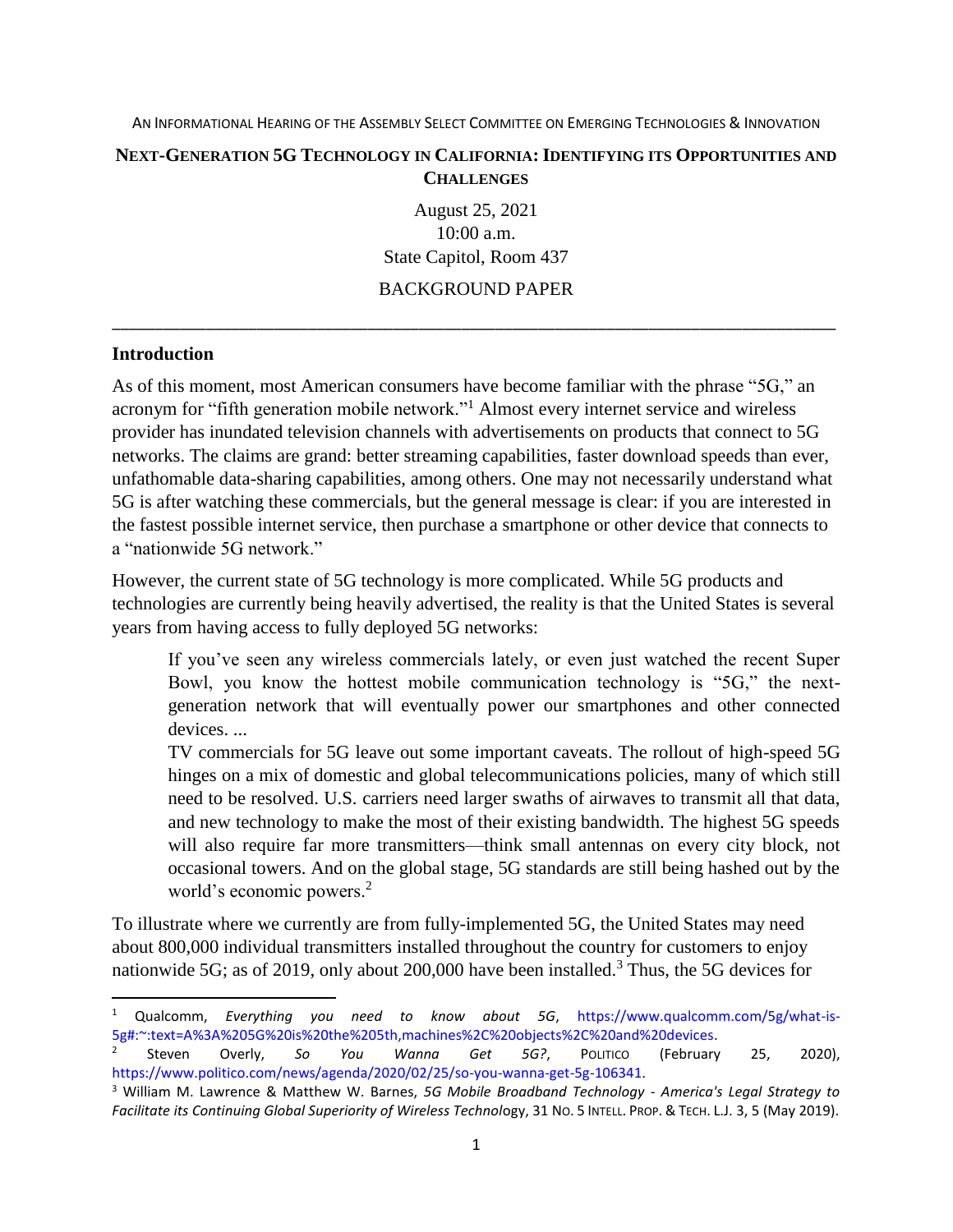most consumers are not connecting to 5G networks; rather, their phones are mostly connecting to 4G infrastructure.<sup>4</sup> Granted, there are select locations across the country where one can experience 5G to its fullest,<sup>5</sup> but, for the most part, 5G is several years away from becoming a wide-ranging fixture of our lives.

Yet, once carriers have fully deployed their 5G networks, society will be poised for drastic transformation. Economists estimate that the rise of 5G will spur trillions of dollars in global economic growth and output, and create millions of jobs along the way.<sup>6</sup> Such economic growth will be driven by the rise of new technologies that could not exist otherwise, e.g., self-driving cars, advanced augmented reality experiences, "smart city" systems, and so much more.<sup>7</sup>

Due to massive changes that 5G will bring to the global economy, it is only sensible that California legislators – representing the fifth-largest economic power in the world – should have an understanding of what exactly is 5G, as well as its several applications, its infrastructure, and the opportunities and challenges involving its implementation. The objective of this hearing is to discuss exactly these topics.

# **Features of 5G and its Impact on the Economy and Data**

 $\overline{a}$ 

What exactly do we mean when we discuss the fifth generation mobile network? Perhaps the best way to explain 5G is to detail the differences in each generation of mobile networks.

In the early 1980s, the first generation of mobile networks  $-1G$  – was created, which was strictly limited to analog voice calls. Then, the early 1990s brought the creation of 2G, which built upon 1G to enable text messages and picture-sharing. In the early 2000s, 3G brought the rise of the first smartphones, which empowered mobile devices to access the internet, and support applications and GPS. 2010 was the year 4G was attained, which gave smartphones the capacity to support applications that have given rise to the modern "gig" economy. 5G was realized in 2018. Below is a timeline of this evolution, alongside models that illustrate the download speeds for each generation.<sup>8</sup>

<sup>4</sup> Harald Remmert, *What is 5G Network Architecture?*, Digi International (March 19, 2021), [https://www.digi.com/blog/post/5g-network-architecture.](https://www.digi.com/blog/post/5g-network-architecture)

<sup>5</sup> For example, a reporter notes his experience in Union Station in Washington, D.C., *see*, Overly, *supra*, note 2.

<sup>6</sup> IHS Markit, *The 5G Economy in Post-COVID-19 Era: The role of 5G in a post-pandemic world economy*, 3-4 (November 2020), [https://www.qualcomm.com/media/documents/files/the-5g-economy-in-a-post-covid-19-era](https://www.qualcomm.com/media/documents/files/the-5g-economy-in-a-post-covid-19-era-report.pdf)[report.pdf.](https://www.qualcomm.com/media/documents/files/the-5g-economy-in-a-post-covid-19-era-report.pdf)

<sup>7</sup> Marguerite Reardon, *5G will change the world. China wants to lead the way*, CNET (July 10, 2020), [https://www.cnet.com/tech/mobile/5g-will-change-the-world-and-china-wants-to-lead-the-way/.](https://www.cnet.com/tech/mobile/5g-will-change-the-world-and-china-wants-to-lead-the-way/)

<sup>8</sup> Patterson Clark, *The What, When and How of 5G*, Politico (Feb. 25, 2020), [https://www.politico.com/news/agenda/2020/02/25/the-what-when-and-how-of-5g-114485.](https://www.politico.com/news/agenda/2020/02/25/the-what-when-and-how-of-5g-114485)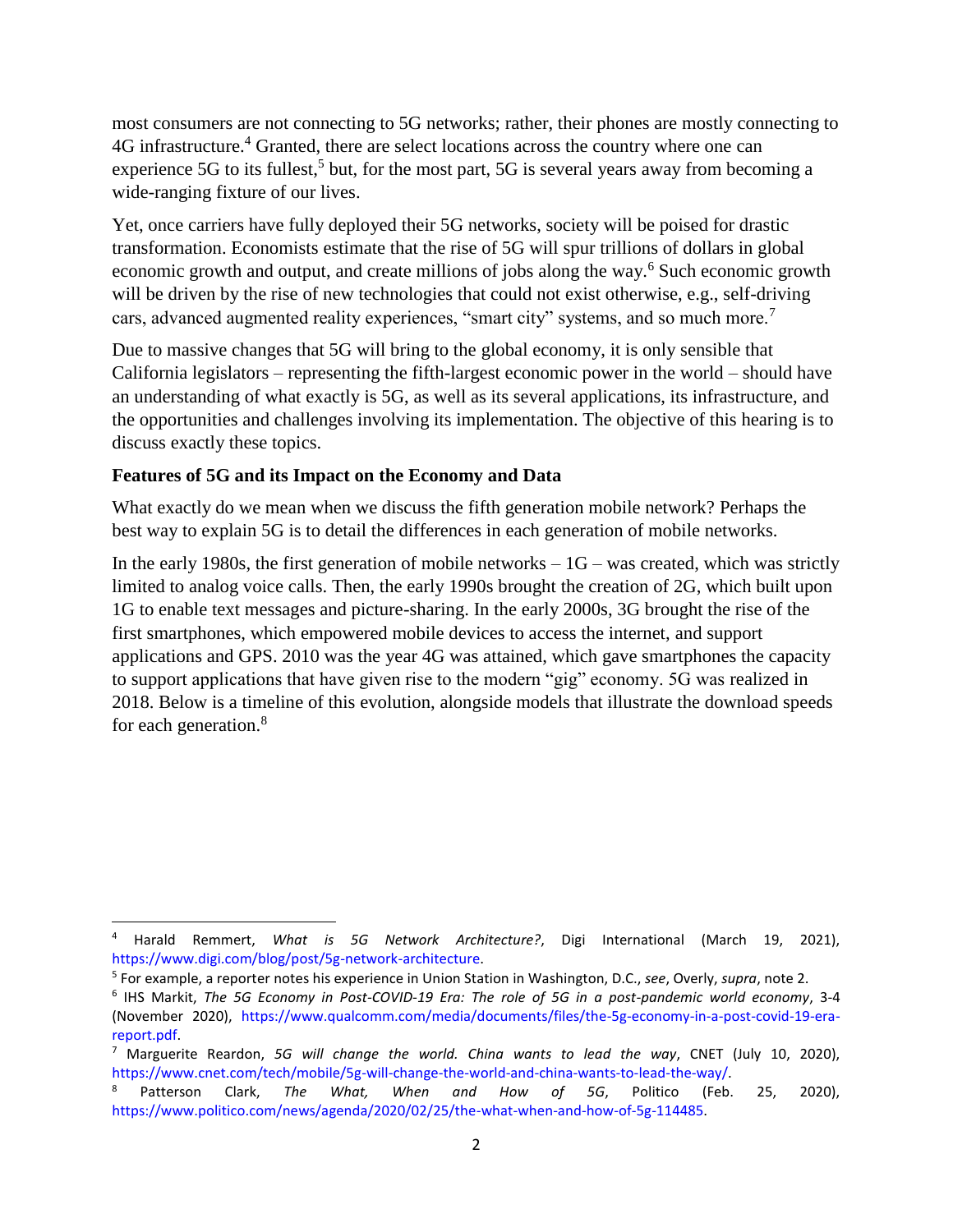

Every mobile network advertisement involving 5G networks will tout their speed on mobile phones, but the reality is that 5G networks bring a more comprehensive set of changes to all of our internet devices. Specifically, there are three primary aspects in how 5G will "revolutionize and fundamentally transform the internet and, consequently, our lives":

- 1. "Exponentially more rapid data transfer speeds, resulting in markedly faster content transmission and download times";
- 2. "Dramatically reduced lag times, resulting in no-delay and glitch-free content streaming"; and
- 3. "Substantially increased connectivity and capacity abilities, resulting in more users and devices communicating simultaneously."<sup>9</sup>

Moreover, compared to 4G LTE, 5G delivers the following technological benefits: "1,000 times the system capacity; 10 times the spectral efficiency and energy efficiency; 25 times the average cell throughput; 10 times longer battery life; 5 times reduced latency; and ubiquitous (M2M), human-to-machine, and human-to-human communications."<sup>10</sup>

 $\overline{a}$ 

<sup>9</sup> Lawrence, *supra*, note 3 at 3.

<sup>10</sup> Britney Wightman, *The Global Shift to 5G: How to Leverage Bilateral Access Reciprocity Agreements to Protect Telecommunications Infrastructure and Achieve Growth*, 44 HASTINGS INT'L & COMP. L. REV. 63, 75 (Winter, 2021)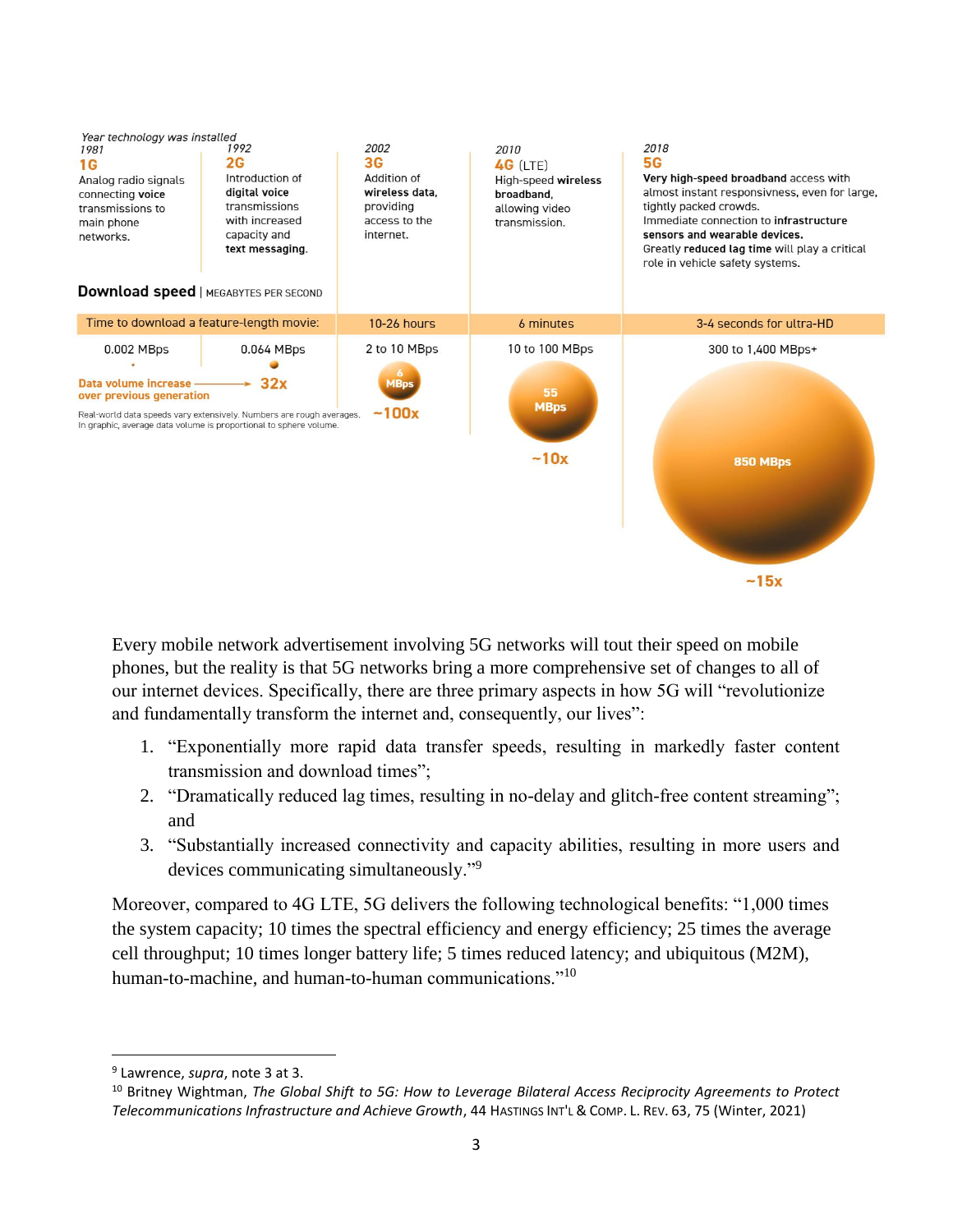Below is an illustration of these transformations brought by  $5G$ .<sup>11</sup>

#### **5G Will Power Data Driven Innovations**

The increased speed, capacity, and functionality of 5G networks will help to enable the next generation of data-enabled innovations such as the internet of things (IoT) and artificial intelligence (AI).



However, not all applications of 5G networks are created equal. As explained below, three different levels, or "tiers," of 5G exist:

Imagine 5G is a three-tiered cake. . . The lowest tier is the widest and can serve the most people, but it's not as fast or low on lag. Its crucial advantage, however, is its ability to transmit data over long distances. This low-band 5G is the nationwide service that AT&T and T-Mobile have unfurled already to have a claim on the territory.

<sup>11</sup> Information Technology Industry Council, *ITI's 5G Policy Principles and 5G Essentials for Global Policymakers* (June 2020), [https://www.itic.org/policy/ITI\\_5G\\_Full\\_Report.pdf.](https://www.itic.org/policy/ITI_5G_Full_Report.pdf)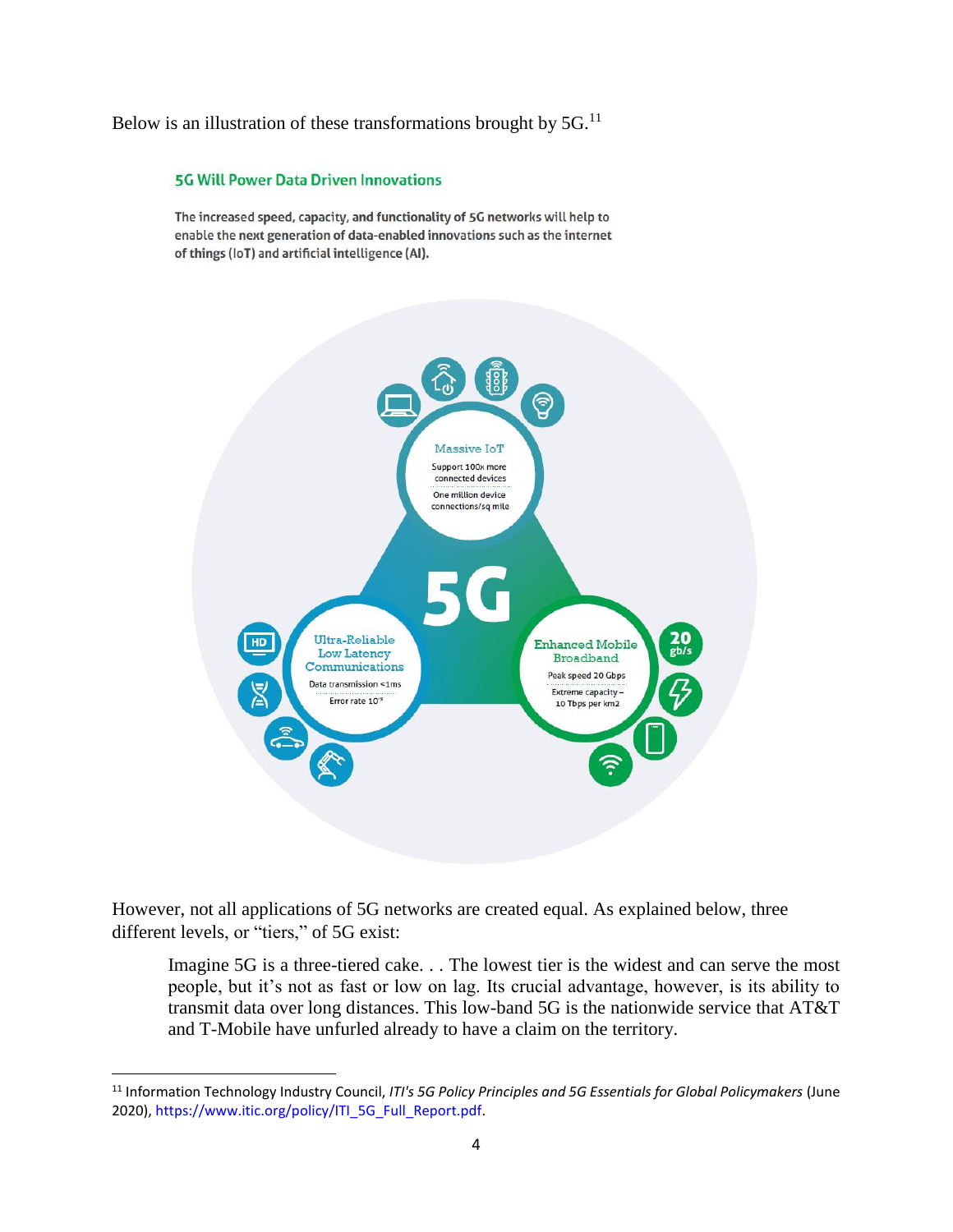As you move up the cake, each tier serves fewer people, but it's faster, with fewer delays. The middle tier, which consists of 5G running on something called mid-band spectrum, is faster and can still cover a reasonable distance. ...

The highest tier, known in the industry as millimeter wave, is the most potent but travels very short distances and therefore serves the fewest people.<sup>12</sup>

To illustrate this "three-tiered cake," below is a visual representing the tiers in 5G networks, most notably conveying that the most powerful 5G networks will cover shorter distances than the others.<sup>13</sup>

![](_page_4_Figure_3.jpeg)

As a result, the most potent 5G networks will arrive first in densely populated areas with high levels of social and economic activity, e.g., "major shopping centers, sports stadiums, university campuses and airports."<sup>14</sup> When 5G networks reach suburban and rural areas, they can expect in most cases to receive middle-tier 5G.<sup>15</sup>

<sup>14</sup> *Id.* 

<sup>12</sup> Overly, *supra*, note 2.

<sup>13</sup> Remmert, *supra*, note 4.

<sup>&</sup>lt;sup>15</sup> "For more suburban and rural areas, eMBB would seek to replace 4G's current LTE system, with a new network of lower-power omnidirectional antennas providing 50 Mbps downlink service." Scott Fulton III, *What is 5G? Your guide to the current generation of wireless communications*, ZDNET (April 27, 2021)[, https://www.zdnet.com/article/what](https://www.zdnet.com/article/what-is-5g-the-business-guide-to-next-generation-wireless-technology/)[is-5g-the-business-guide-to-next-generation-wireless-technology/.](https://www.zdnet.com/article/what-is-5g-the-business-guide-to-next-generation-wireless-technology/)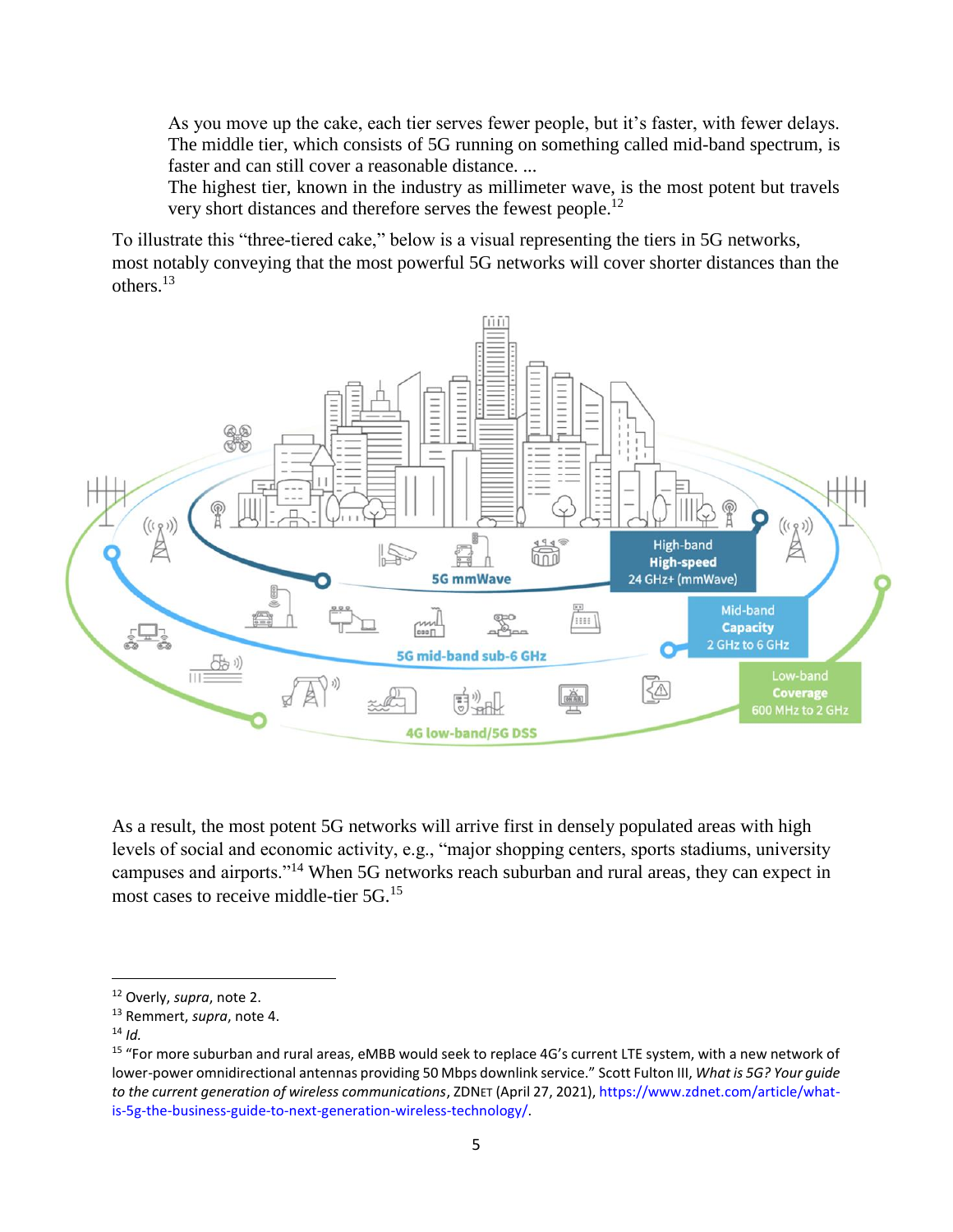As highlighted in the introduction, the rise of 5G will provide a substantial boost to the global economy. The same can be said specifically for the United States. The implementation of 5G has the potential to increase U.S. gross output (i.e., sales) by \$2.7 trillion between this year and 2025.<sup>16</sup> Within the same period, 5G will contribute an additional \$1.5 trillion to national GDP, "create or transform" about 16 million jobs, and enhance the growth potential of every sector within the economy.<sup>17</sup> Further, every state has much to gain from 5G with projected economic activity estimated in the billions of dollars for each state.<sup>18</sup>

Specifically, California "can expect to create or transform up to 2.4 million jobs and \$253 billion of GDP increase."<sup>19</sup> These benefits stem from the 5G's empowerment of industry in the following ways: unlocking the potential for new products, services and business models; simultaneously increase productivity and output; and improve customers' experiences.<sup>20</sup> Specifically, the following estimates demonstrate the additional economic activity and jobs 5G technologies will add to numerous California regions over the next ten years:

- \$9.5 billion in gross domestic product (GDP) growth and 30.1k new jobs within Sacramento-Roseville-Folsom;
- \$79.7 billion in GDP growth and 132.9k new jobs within San Jose-Sunnyvale-Santa Clara;
- \$2.3 billion in GDP growth and 8.3k new jobs within Fresno;
- \$2.5 billion in GDP growth and 8.6k in new jobs within Bakersfield;
- \$4.3 billion in GDP growth and 12.4k new jobs within Thousand Oaks-Ventura;
- \$98.4 billion in GDP growth and 228.3k new jobs within Los Angeles-Long Beach-Anaheim; and
- \$14 billion in GDP growth and 45.3k new jobs within Riverside-San Bernardino-Ontario.<sup>21</sup>

Thus, the deployment of 5G is poised to create incredibly meaningful economic gains throughout California and the United States.

# **Emerging Trends in 5G and Specific Use Cases**

5G networks will drive innovation throughout the entire economy.<sup>22</sup> Undoubtedly, this innovation will be spearheaded by the information and communications technology industry, which will develop the technologies that will power the transformations within every other industry. For example, "[a]s automotive manufacturers ramp up connected vehicles and telematics applications . . . communications service providers (CSPs) will be providing the

<sup>&</sup>lt;sup>16</sup>Jefferson Wang et al., *The Impact of 5G on the United States Economy*, Accenture Strategy 3 (February 2021), [https://www.accenture.com/\\_acnmedia/PDF-146/Accenture-5G-WP-US.pdf#zoom=50.](https://www.accenture.com/_acnmedia/PDF-146/Accenture-5G-WP-US.pdf#zoom=50) <sup>17</sup> *Id.* at 3.

<sup>18</sup> Communications Technology Industry Association, *The 5G Economy*, [https://www.ctia.org/the-wireless](https://www.ctia.org/the-wireless-industry/the-5g-economy)[industry/the-5g-economy.](https://www.ctia.org/the-wireless-industry/the-5g-economy) The data is also organized into current districts for the United States House of Representatives.

<sup>19</sup> Wang, *supra*, note 16 at 3.

<sup>20</sup> *Id.* at 5*.* 

<sup>21</sup> Communications Technology Industry Association, *The 5G Economy*, [https://www.ctia.org/the-wireless](https://www.ctia.org/the-wireless-industry/the-5g-economy/map/states/California/metro_areas/)[industry/the-5g-economy/map/states/California/metro\\_areas/.](https://www.ctia.org/the-wireless-industry/the-5g-economy/map/states/California/metro_areas/)

<sup>22</sup> Wang, *supra*, note 16 at 28*.*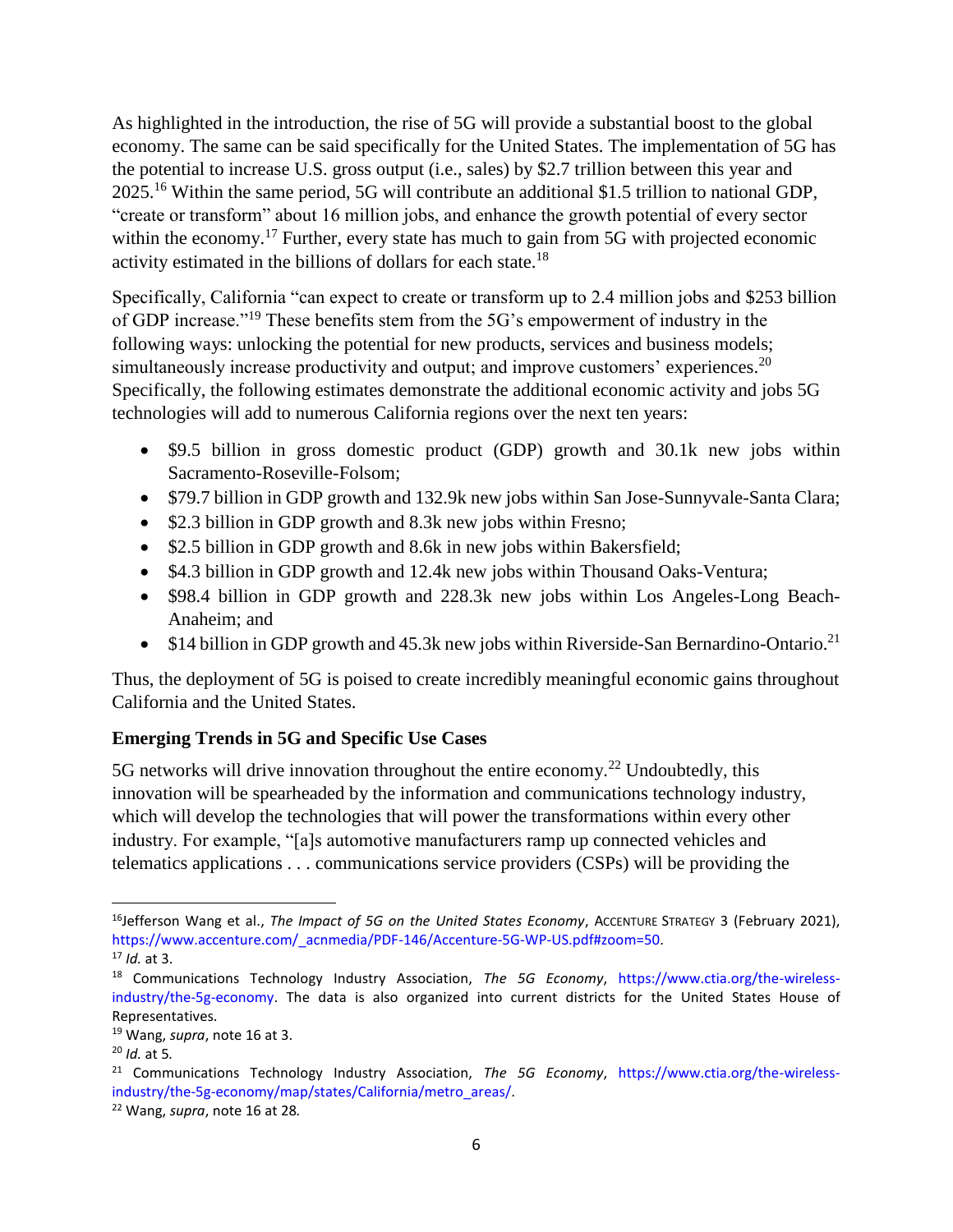network, devices and services that unlock their potential."<sup>23</sup> Below is a sample of emerging trends that are fueled by the implementation of 5G networks and CSPs.

# *Smart Cities and Public Safety*

The implementation of 5G networks will bring the rise of "smart cities," or "cities that use information and communication technologies to drive economic growth, increase operational efficiencies, share information publicly, improve government services, and enhance public welfare."<sup>24</sup> Among the technologies that smart cities will deploy include automated traffic management systems of city roadways, digital utility monitoring of service issues for consumers and neighborhoods, and crowdsourcing data collections of socioeconomic patterns.<sup>25</sup> 5Gpowered applications could even enable drivers to locate available parking spots within crowded areas in real-time, and increase cities' parking fee revenues as well.<sup>26</sup>

One of the ways the emergence of smart cities will affect the lives of all their residents will be regarding public safety. With 5G networks, cities can implement reporting applications that "allow citizens to report issues like traffic accidents and vandalism directly and instantaneously to applicable city departments."<sup>27</sup> Further, smart city technology enables law enforcement to learn in real-time about emergency situations. For example, systems can be harmonized to triangulate the location of a gun shooting and sometimes even identify the type of gun used. San Francisco has already adopted a form of this technology.<sup>28</sup>

# *Healthcare*

5G networks bring several possibilities to the improvement of quality and effective healthcare treatment and services. Its ability to expand "remote patient monitoring can improve health care delivery and enhance preventative care,"<sup>29</sup> especially for patients with sensitive or critical conditions.<sup>30</sup> Further, 5G-powered applications can provide healthcare providers the ability to rapidly transmit and process medical data.<sup>31</sup> Telehealth appointments are enhanced with new types of data-sharing software, which opens up the opportunity for healthcare providers like dermatologists to make telehealth appointments.<sup>32</sup> Additionally, a 5G-connected hospital improves the physical safety of staff and patients and expands the versatility of facilities by eliminating the need for wires.<sup>33</sup> These types of innovations have proven to be invaluable cost-

<sup>23</sup> Wang, *supra*, note 16 at 23-24.

<sup>24</sup> Lawrence, *supra*, note 3 at 4.

 $25$  *Id.* 

<sup>26</sup> Majed Al Amine, Kenneth Mathias, and Thomas Dyer, *Smart Cities: How 5G Can Help Municipalities Become Vibrant Smart Cities*, ACCENTURE STRATEGY at 9, [https://www.accenture.com/t20170222T202102\\_\\_w\\_\\_/us](https://www.accenture.com/t20170222T202102__w__/us-en/_acnmedia/PDF-43/Accenture-5G-Municipalities-Become-Smart-Cities.pdf)en/ acnmedia/PDF-43/Accenture-5G-Municipalities-Become-Smart-Cities.pdf.

<sup>27</sup> Lawrence, *supra*, note 3 at 4.

<sup>28</sup> Al Amine, *supra*, note 26 at 9.

<sup>29</sup> Information Technology Industry Council, *supra*, note 11*.*

<sup>30</sup> Wang, *supra*, note 16 at 43.

<sup>31</sup> *Id.* at 42; see also Corinne Reichert, *5G couldn't have come to health care at a better time*, CNET (July 16, 2020), [https://www.cnet.com/tech/mobile/5g-couldnt-have-come-to-health-care-at-a-better-time/.](https://www.cnet.com/tech/mobile/5g-couldnt-have-come-to-health-care-at-a-better-time/)

<sup>32</sup> *Id.* at 45.

<sup>33</sup> *Id.* at 46.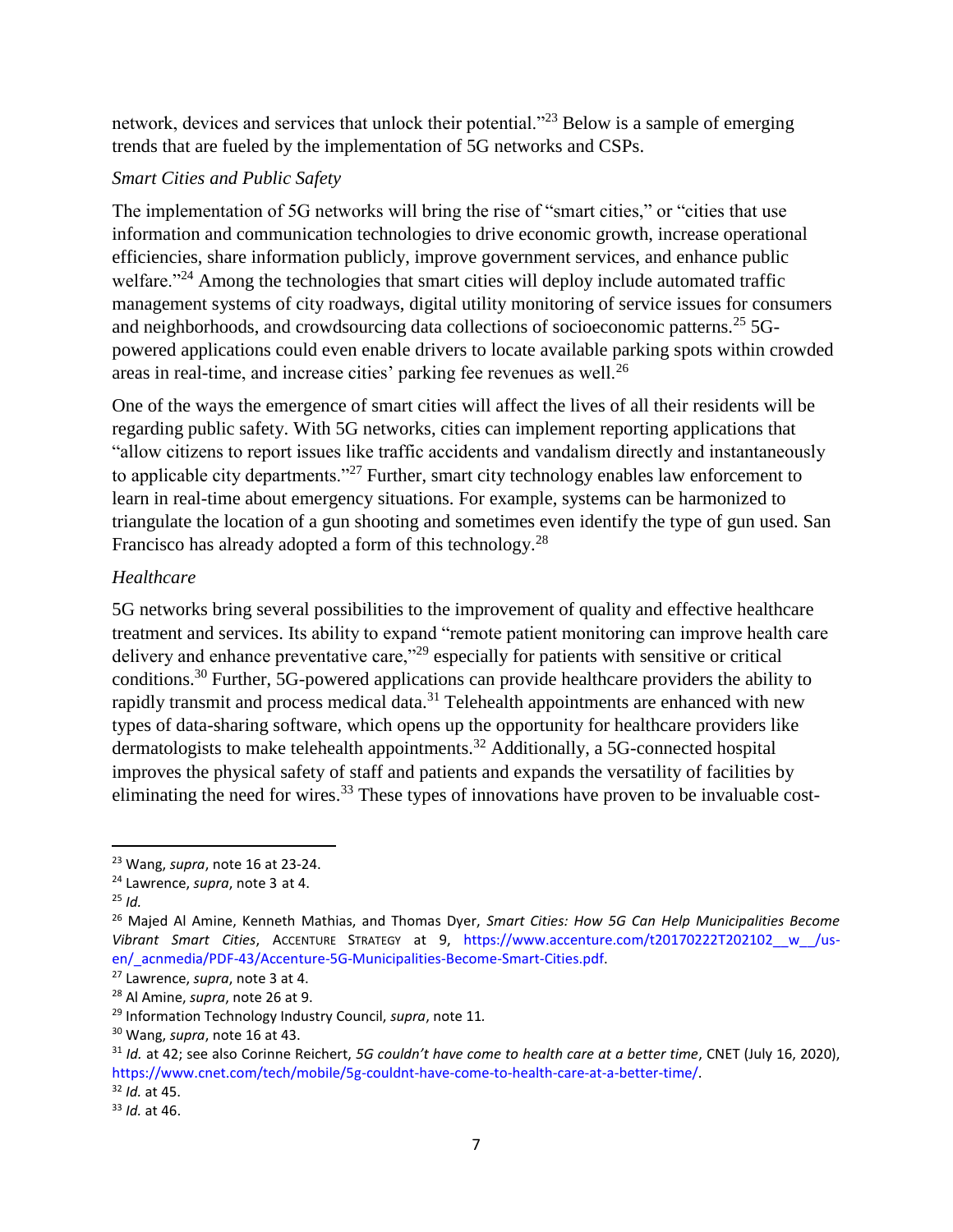savers and promoters of efficiency at Chicago's Rush Hospital, the country's first 5G health care facility.<sup>34</sup>

# *Education*

The COVID-19 pandemic forced schools to reimagine how to facilitate quality education with virtual education and distance learning. While in-person learning is probably ideal for most instruction, there are still several valuable lessons from pandemic-era learning that schools may permanently apply.<sup>35</sup> With 5G technology, schools will be able to build upon these lessons with the following implementations: cloud-based storage of information; "smart" classrooms; lowlatency and accessible video-based learning; and flexible and personalized learning for students with unique needs.  $36$ 

# *Agriculture*

5G brings new opportunities in efficiency and production capabilities for agriculture. For example, 5G-powered technology includes sensors to "communicate soil nutrition levels"<sup>37</sup> and detect pests.<sup>38</sup> Other examples of the boon that agriculture would receive from 5G include: reporting on weather patterns; livestock analysis; autonomous directing of harvesting vehicles; and consulting with in-field experts online.<sup>39</sup> Further, 5G has the potential to improve the transportation of agricultural products – as well as other products – with applications that reduce wasted cargo space of vehicle fleets.<sup>40</sup>

# *Manufacturing*

From the production of vehicles to construction tools to containers and everything in between, manufacturing has as much to gain from 5G deployment as any other industry. Every aspect of moving, controlling, and assembling products will be handled with unprecedented levels of precision, productivity, and efficiency. For example, 5G technology will enhance the production of products with factory floor automation and robotic process control.<sup>41</sup> Defective products and worn-down machinery can be identified at higher rates.<sup>42</sup> Workers will be able to accomplish tasks along with others using collaborative applications.<sup>43</sup> Additionally, there are "capabilities" for real-time asset-health monitoring and predictive and prescriptive maintenance to reduce unplanned downtime, extend the useful life of assets and improve key metrics, such as mean time between failures."<sup>44</sup> The possibilities may be endless.

<sup>34</sup> Wang, *supra*, note 16 at 46.

<sup>35</sup> *E.g*., Sydney Johnson, *Distance learning changed California education. What's here to stay?*, EDSOURCE (March 15, 2021), [https://edsource.org/2021/distance-learning-changed-california-education-whats-here-to-stay/651179.](https://edsource.org/2021/distance-learning-changed-california-education-whats-here-to-stay/651179) <sup>36</sup> IHS Markit, *supra*, note 6 at 15.

<sup>37</sup> Information Technology Industry Council, *supra*, note 11.

<sup>38</sup> Qualcomm, *5G: The Fabric for Society* (June 2018), [https://www.qualcomm.com/media/documents/files/5g](https://www.qualcomm.com/media/documents/files/5g-vision-use-cases.pdf)[vision-use-cases.pdf.](https://www.qualcomm.com/media/documents/files/5g-vision-use-cases.pdf)

<sup>39</sup> Information Technology Industry Council, *supra*, note 11.

<sup>40</sup> Wang, *supra*, note 16 at 52.

<sup>41</sup> *Id.* at 30.

<sup>42</sup> *Id.* at 31, 32.

<sup>43</sup> *Id.* at 31-32.

<sup>44</sup> *Id.* at 31.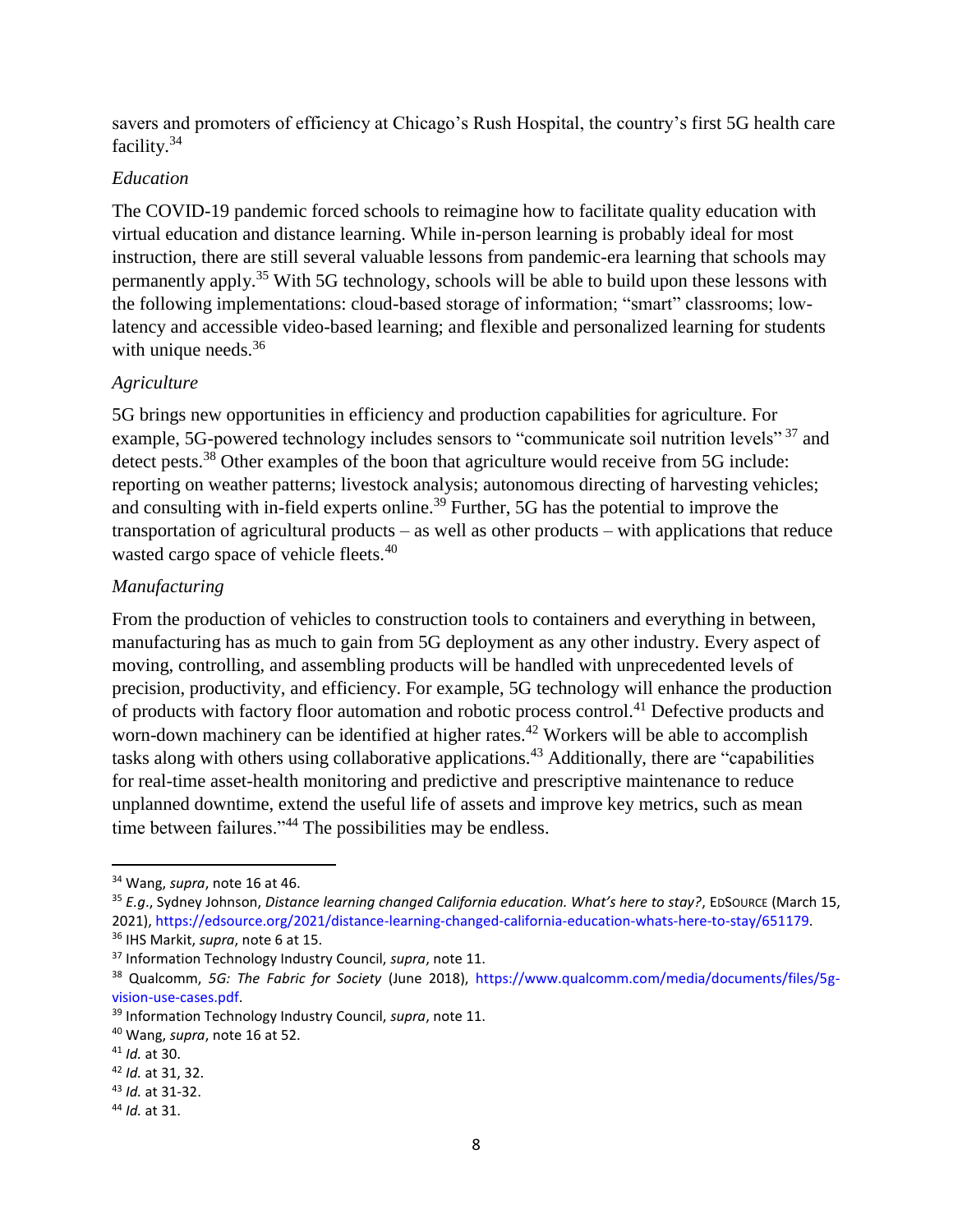## **Building and Implementing 5G Networks**

As explained earlier, 5G networks are part of an evolution of four previous technological generations. Yet, this does not mean 5G networks are wholly separate from previous generations; rather, the building of 5G networks complements and improves existing mobile network infrastructure.<sup>45</sup>

The technology that makes 5G networks is guided by industry-wide standards created by the 3<sup>rd</sup> Generation Partnership Project (3GPP). 3GPP is "the focal point of development for 5G specifications and standards . . . a consortium made up of seven of the regional telecommunications standards development bodies."<sup>46</sup> 3GPP periodically releases comprehensive industry standards for 5G technology, with the latest standards released in July 2020. Guided by these standards, technology firms are able to produce the infrastructure that will power 5G networks throughout the world.

The most potent type of 5G network is the high-band 5G, and it is made possible with the installation of several "small cells" on elevated structures that transmit "millimeter waves":

5G technology is made possible using millimeter waves. Millimeter waves on the spectrum provide greater bandwidth and speed. However, the millimeter waves cannot travel long distances or penetrate obstacles, so small cell sites are placed closer together to relay signals around the obstacles. Small cells are "low-powered, short-range, low-cost, selfcontained cell site nodes ..." They can be installed on poles, billboards, sides of buildings.<sup>47</sup>

As a result of its short-distance limitations, high-band 5G cannot be applied to wide-ranging areas – at least in the immediate future. Thus, for communities, mid-band and low-band 5G will be deployed first. Unlike high-band 5G, mid- and low-band 5G does not employ millimeter waves; instead, these networks will operate on spectrum technology powered by enhanced mobile broadband (eMBB), which constitutes "a 'bigger pipe' that provides high data/bandwidth throughput" and "supports services like high-definition videos, virtual reality, and augmented reality."<sup>48</sup>

The full deployment of nationwide 5G infrastructure happens in three phases, with the United States currently at the second phase:

1. *Foundation* – "In this first phase, operators will deploy a baseline broadband network (lowto midband) for better connectivity to deliver extreme mobile [eMBB] and fixed and mobile wireless access services, as well as initial [millimeter wave] deployments in population-dense city areas."

<sup>45</sup> Remmert, *supra*, note 4.

<sup>46</sup> Information Technology Industry Council, *supra*, note 11.

<sup>47</sup> Lowell, *supra*, note 45 at 81. *See also* Peter Brown, *Micro 5G base stations on street lamps key to proliferating mmWave technology*, ELECTRONICS360 (Sept. 25, 2019), [https://electronics360.globalspec.com/article/14127/micro-](https://electronics360.globalspec.com/article/14127/micro-5g-base-stations-on-street-lamps-key-to-proliferating-mmwave-technology)[5g-base-stations-on-street-lamps-key-to-proliferating-mmwave-technology.](https://electronics360.globalspec.com/article/14127/micro-5g-base-stations-on-street-lamps-key-to-proliferating-mmwave-technology)

<sup>48</sup> Wightman, *The Global Shift to 5G*, 44 Hastings Int'l & Comp. L. Rev. at 75. For a detailed explanation on what makes a 5G network, *see* Dario Sabella et al., *Designing the 5G network infrastructure: a flexible and reconfigurable architecture based on context and content information*, EURASIP JOURNAL ON WIRELESS COMMUNICATIONS AND NETWORKING (August 2018), [https://jwcn-eurasipjournals.springeropen.com/articles/10.1186/s13638-018-1215-1.](https://jwcn-eurasipjournals.springeropen.com/articles/10.1186/s13638-018-1215-1)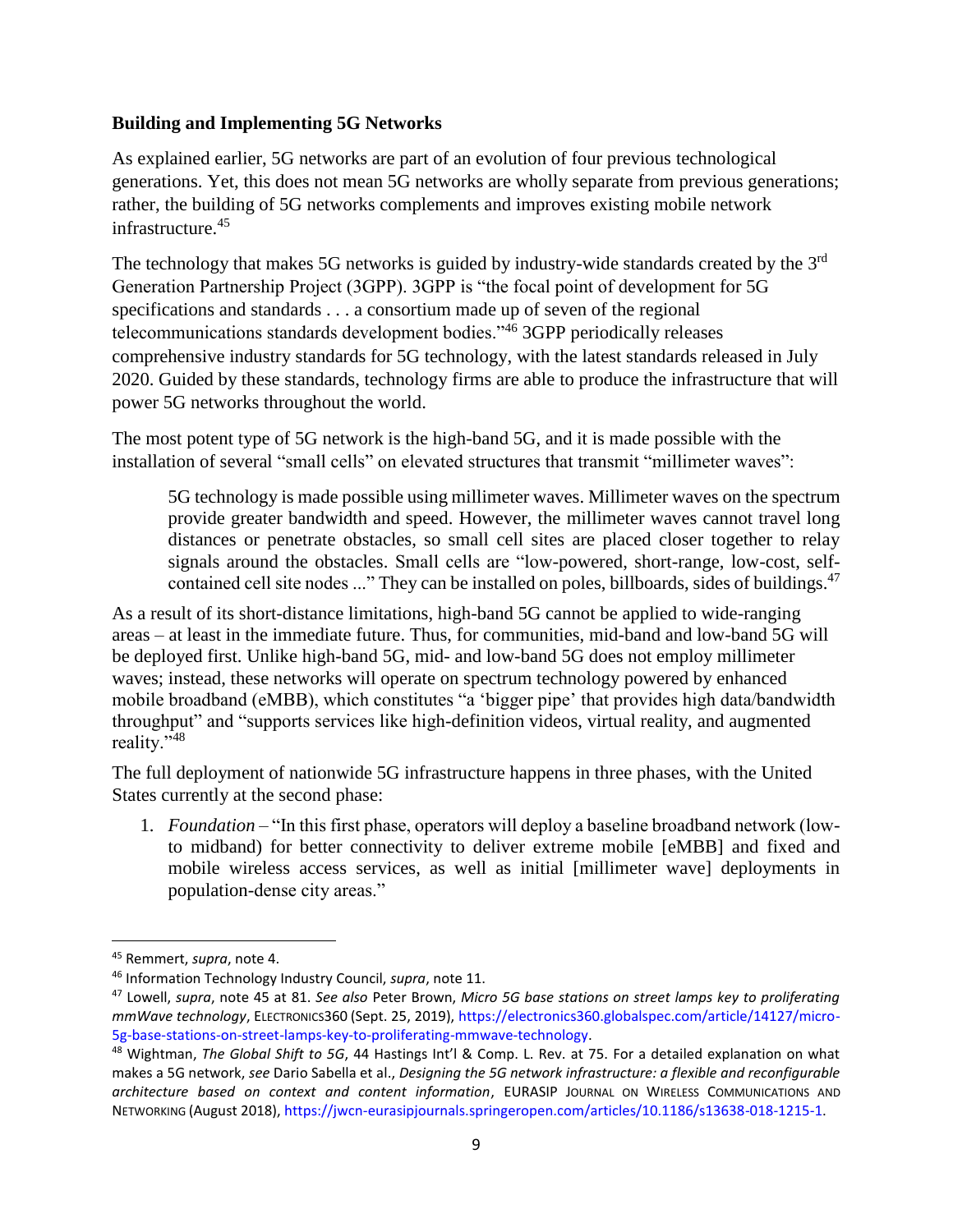- 2. *Expansion*  Here, "operators will expand 5G networks across the US. 5G coverage is becoming more available along major transit routes using low-band and midband spectrum and in areas with lower population densities, and [millimeter wave] densification in urban cores and hot spots such as venues and shopping centers is continuing."
- 3. *Augmentation*  "In this third phase, operators will expand mid band and [millimeter wave] densification across cities, businesses, and major and secondary transit routes."<sup>49</sup>

While the emergence of 5G networks is a modern development, the legal framework that governs its deployment stem from decades-old laws. First, the federal Telecommunications Act of 1996 (Telecom Act) establishes several requirements to remove barriers to competitive telecommunications markets, which includes barriers to the installment of small cells. The Telecom Act provides that "[n]o state or local statute or regulation . . . may prohibit or have the effect of prohibiting . . . telecommunications service."<sup>50</sup> Yet, it also authorizes state and local governments to regulate service providers, albeit in a limited capacity.<sup>51</sup> Further, state and local governments "shall not unreasonably discriminate among providers of functionally equivalent services,"<sup>52</sup> and are required to act on the request of a service provider for placing up personal wireless service facilities "within a reasonable period of time."<sup>53</sup> The Telecoms Act also creates restrictions on publicly- and privately-owned utility companies, i.e., utility companies must allow service providers "nondiscriminatory access" to its poles<sup>54</sup> and that the rates for such access be "just and reasonable."<sup>55</sup>

Second, the federal Spectrum Act of 2012 provides that a local government "may not deny, and shall approve, any eligible facilities request for a modification of an existing wireless tower or base station that does not substantially change the physical dimensions of such tower or base station."<sup>56</sup> As a result, the Spectrum Act ensures the speedy deployment and modification of wireless facilities. Additionally, regarding publicly owned electric utilities specifically, state law requires them to make available appropriate space and capacity on and in their poles and support structures for use by service providers.<sup>57</sup>

The Federal Communications Commission has supported the expansion of 5G networks, predicting that it "can unleash a new wave of entrepreneurship, innovation, and economic opportunity for communities across the country." <sup>58</sup> In response, the FCC has taken several major actions towards promoting 5G across the United States. In March 2018, the FCC exempted small cells deployments from historic preservation and environmental reviews under certain circumstances based on the reasoning that any environmental benefits would be far exceeded by

 $\overline{\phantom{a}}$ 

<sup>53</sup> *Id.* § 332(c)(7)(B)(ii).

<sup>57</sup> AB 1027 (Buchanan), Chapter 580, Statutes of 2011.

<sup>49</sup> Enrique Duarte Melo et al., *5G Promises Massive Job and GDP Growth in the US*, BOSTON CONSULTING GROUP (February 2021).

<sup>50</sup> 47 U.S.C. § 253(a).

 $51$  47 U.S.C. § 332(c)(7).

<sup>52</sup> *Id.* § 332(c)(7)(B)(i)(I).

<sup>54</sup> 47 U.S.C. § 224(f)(1).

<sup>55</sup> *Id.* § 224(b)(1).

<sup>56</sup> 47 U.S.C. § 1455(a)(1).

<sup>&</sup>lt;sup>58</sup> FCC's Declaratory Ruling and Third Report and Order (WT Docket No. 17-79 and WC Docket No. 17-84) adopted September 26, 2018, Section I.1.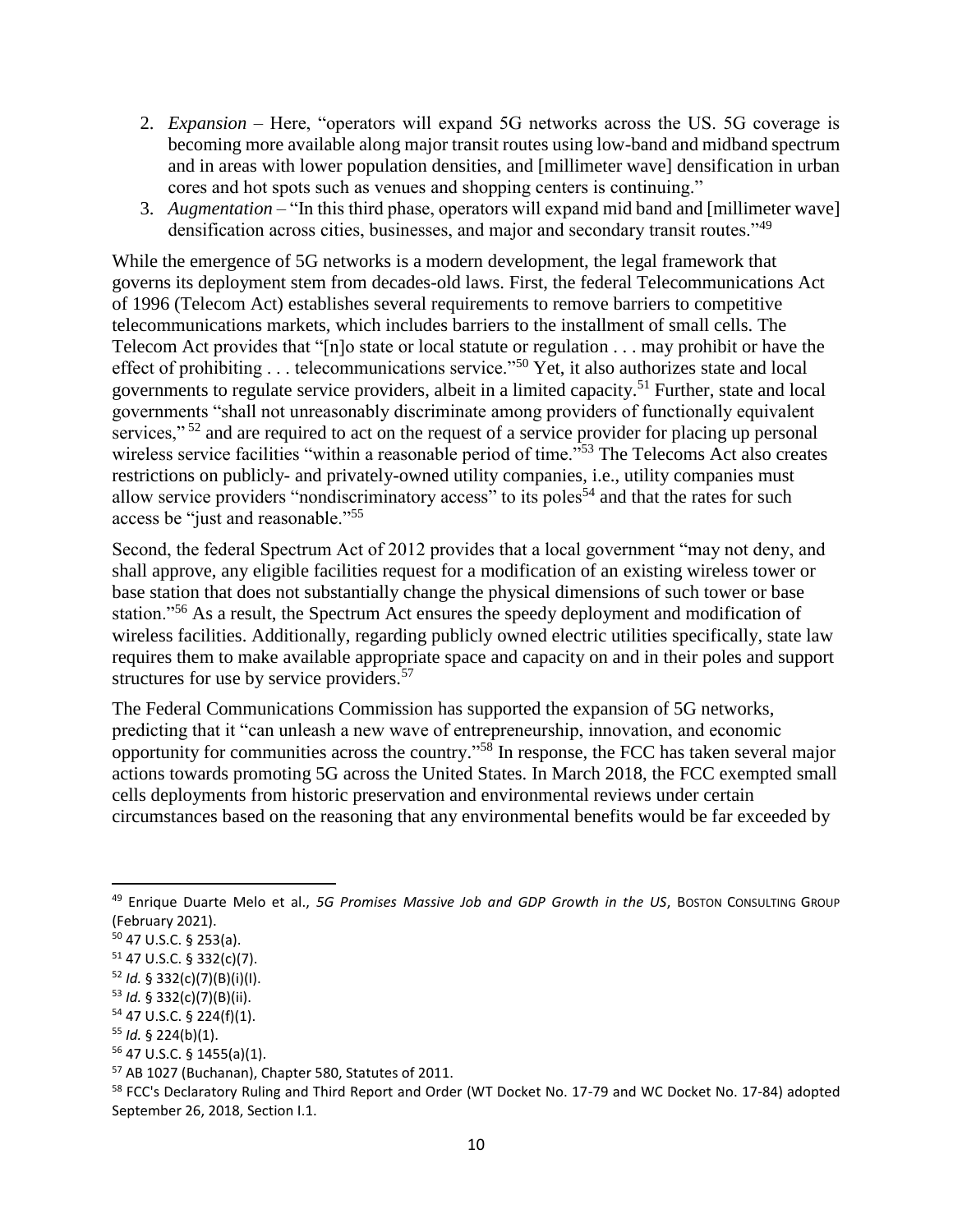costs and delays.<sup>59</sup> Additionally, in September 2018, the FCC adopted its Plan to Facilitate America's Superiority in 5G Technology (FAST Plan), which includes making more spectrum available to the commercial marketplace, promoting and reforming rules that ultimately create thousands of small cell sites and other necessary infrastructure for 5G, and modernize regulations to meet 5G infrastructure requirements and promote 5G backhaul and digital opportunities.<sup>60</sup>

Yet most significantly, the FCC has also taken an aggressive rulemaking approach toward limiting the abilities of local governments to review the health and safety of small cell installations. Between August and September 2018, the FCC promulgated three distinct orders with the clear objective of limiting local government control against 5G deployment within their communities:

- 1. *The Small Cell Order*  This order expressly limits state and local fees for the deployment of small cells to a "reasonable approximation," and provides safe-harbor maximum amounts for what constitutes as reasonable fees. If a local zoning authority fails to properly respond to a permitting request for a small cell deployment within specified time periods, the delay is deemed unreasonable, and the requester can seek an injunction to enforce their request. Further, aesthetic restrictions against small cells are preempted unless they were reasonable, nondiscriminatory, and objective and published in advance.<sup>61</sup>
- 2. *Moratoria Order*  This order targets actions by local governments that halt 5G deployment, i.e., "moratoria." However, it addresses moratoria by distinguishing between two general categories. "Express" moratoria – "statutes, regulations, or other written legal requirements" that halt 5G deployment – are prohibited, even if they last for a limited duration. "De facto" moratoria – "state or local actions that are not express moratoria, but that effectively" halt 5G deployment in a manner "akin to an express moratorium" – are also prohibited, but only when they unreasonably or indefinitely delay deployment. However, this order allows for "emergency" bans against 5G facility construction, but only in limited circumstances.<sup>62</sup>
- 3. *One*-*Touch Make-Ready Order –* With this order, broadband providers are empowered to make attachments to existing utility poles. It allows the providers to do all the preparations for installing attachments to poles themselves, rather than wait for the pole owners – i.e., a local government or utility company – to perform the preparatory work.<sup>63</sup>

These three orders have been subjected to a legal fight that concluded merely a few months before this hearing. In 2019, a massive panel of municipalities-plaintiffs led by the City of Portland, Oregon challenged the legality of these orders on administrative and constitutional grounds. In August 2020, the U.S. Court of Appeals for the Ninth Circuit upheld the legality of

 $\overline{a}$ 

<sup>&</sup>lt;sup>59</sup> FCC-CIRC1803-01--In the Matter of Accelerating Wireless Broadband Deployment by Removing Barriers to Infrastructure Investment--WT Docket No. 17-79.

<sup>60</sup> Lawrence, *supra*, note 3 at 9-10.

<sup>61</sup> *Accelerating Wireless Broadband Deployment by Removing Barriers to Infrastructure Inv.*, 33 FCC Rcd. 9088 (2018). The presumptively reasonable level of fees are applications fees less than \$500 and recurring fees less than \$270 per year, but localities may charge fees above these limits to cover their actual costs.

<sup>62</sup> *Accelerating Wireless Broadband Deployment by Removing Barriers to Infrastructure Inv.*, 33 FCC Rcd. 7705, 7775- 91 (2018).

<sup>63</sup> *Accelerating Wireless Broadband Deployment by Removing Barriers to Infrastructure Inv.*, 33 FCC Rcd. 7705, 7705- 91 (2018).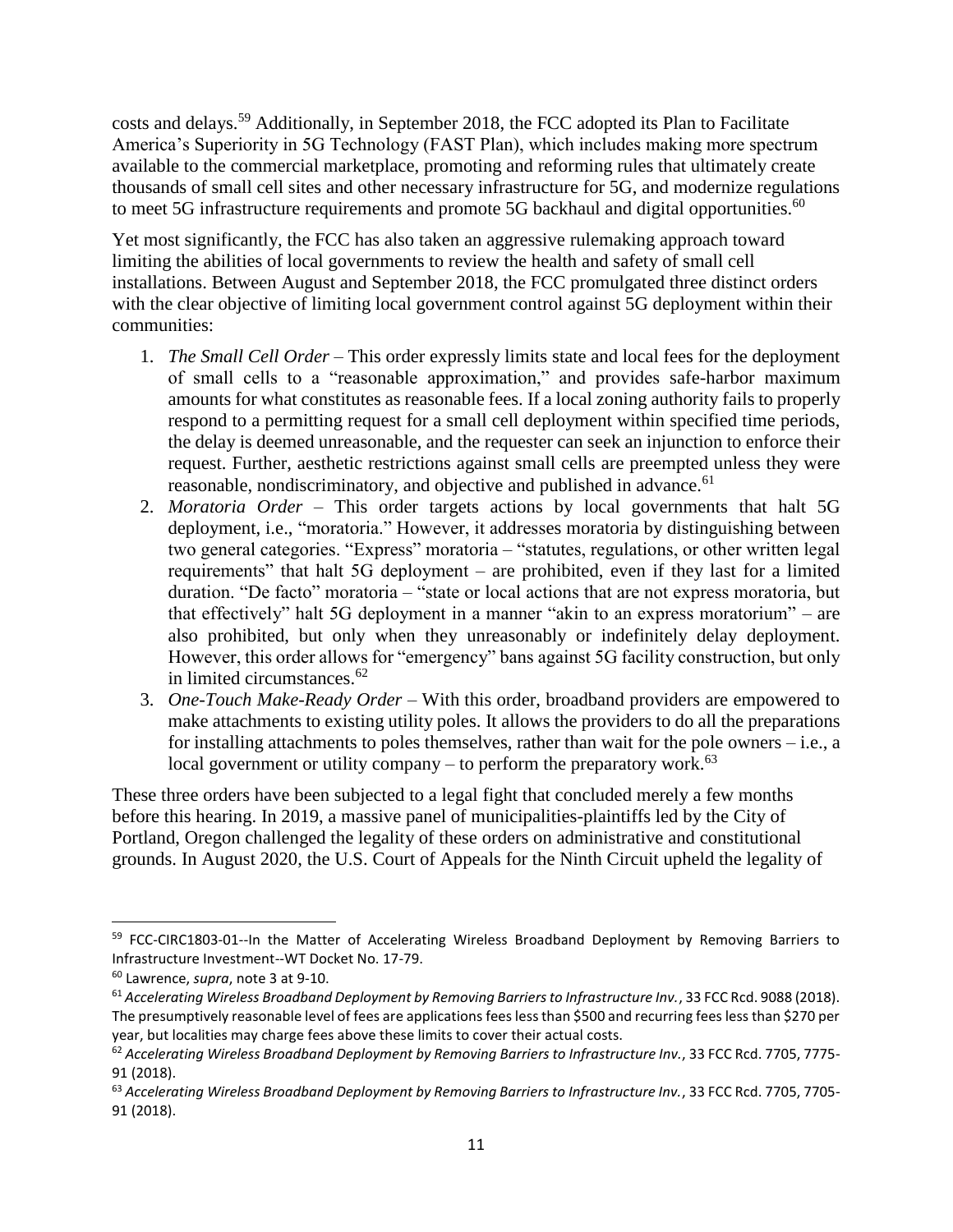the three orders, with the exception for the regulations against aesthetics restrictions.<sup>64</sup> In June of this year, the United States Supreme Court denied the petitioners' petition for writ of certiorari, which effectively affirms and solidifies the FCC orders' legality.

While the legal battle over the FCC's promulgations has been ongoing, 5G implementation has faced resistance from several Californian communities. For example, Santa Barbara's city council recently voted against approving a contract with Verizon to install small cell facilities on city streetlights; an action supported by several community members opposed to 5G expansion. 65 Similar opposition has been reported in several other cities, as well.<sup>66</sup>

Opposition to 5G often relates to health concerns that 5G network radio waves may cause illnesses or adverse health outcomes.<sup>67</sup> Communities may also be opposed to small cells for aesthetic purposes, and raise concerns to declines in property values.<sup>68</sup>

Moreover, there are significant concerns that the push for 5G by the FCC has gone too far in undermining local governments' abilities to protect its residents from potential health and safety hazards. As covered above, the Small Cell Order significantly limits local governments to the extent to which they may charge carriers for reviewing their plans for 5G deployment and have a very limited period of time before applications become presumptively granted. This order, alongside the moratoria restrictions and authorization for broadband providers to prepare installations, arguably leave localities without substantive legal recourse to address legitimate health and safety issues that come with the expansion of 5G.

Notably, the FCC orders do not necessarily shut down the prospects of deployment agreements between localities and carriers. Nevertheless, these orders give carriers significantly "more leverage when negotiating with local governments."<sup>69</sup> As a result, the current legal environment, coupled with the heavy investment in 5G deployment, raise the prospects of many communities receiving 5G infrastructure with little consideration as to what works best for them.

It is incumbent to weight these concerns with the potential of 5G. As was alluded to earlier, the rise of 5G brings with it substantial economic growth for almost every industry. For example,

<sup>64</sup> *City of Portland v. United States*, 969 F.3d 1020 (9th Cir. 2020). Regarding the aesthetic restrictions, the court reasoned that they were inconsistent "with the more lenient statutory standard [of 47 U.S.C. § 332(c)] that regulations not 'unreasonably discriminate.'" Further, the court deemed that objectivity element of the restrictions was arbitrary and capricious.

<sup>65</sup> Joshua Molina, *Santa Barbara City Council Rejects 5G Technology for Now*, NOOZHAWK (March 4, 2020), [https://www.noozhawk.com/article/santa\\_barbara\\_city\\_council\\_rejects\\_5g\\_for\\_now#:~:text=%7C%208%3A29%2](https://www.noozhawk.com/article/santa_barbara_city_council_rejects_5g_for_now#:~:text=%7C%208%3A29%20p.m.&text=The%20Santa%20Barbara%20City%20Council,health%20impacts%20of%20the%20technology) [0p.m.&text=The%20Santa%20Barbara%20City%20Council,health%20impacts%20of%20the%20technology.](https://www.noozhawk.com/article/santa_barbara_city_council_rejects_5g_for_now#:~:text=%7C%208%3A29%20p.m.&text=The%20Santa%20Barbara%20City%20Council,health%20impacts%20of%20the%20technology)

<sup>66</sup> *E.g.*, Christopher Mims, *Cities Are Saying No to 5G, Citing Health, Aesthetics – and FCC Bullying*, WALL STREET JOURNAL (August 24, 2019), [https://www.wsj.com/articles/cities-are-saying-no-to-5g-citing-health-aestheticsand-fcc](https://www.wsj.com/articles/cities-are-saying-no-to-5g-citing-health-aestheticsand-fcc-bullying-11566619391)[bullying-11566619391;](https://www.wsj.com/articles/cities-are-saying-no-to-5g-citing-health-aestheticsand-fcc-bullying-11566619391) Danny Crichton, *Bay Area city blocks 5G deployments over cancer concerns*, TECH CRUNCH (Sept. 10, 2018), [https://techcrunch.com/2018/09/10/bay-area-city-blocks-5g-deployments-over-cancer](https://techcrunch.com/2018/09/10/bay-area-city-blocks-5g-deployments-over-cancer-concerns/)[concerns/.](https://techcrunch.com/2018/09/10/bay-area-city-blocks-5g-deployments-over-cancer-concerns/)

<sup>67</sup> *E.g.*, Mims, *supra*, note 66.

<sup>68</sup> *See* Robert McCartney, *The ugly side of 5G: New cell towers spoil the scenery and crowd people's homes*, WASHINGTON POST (July 12, 2021), [https://www.washingtonpost.com/local/5g-towers-dewey](https://www.washingtonpost.com/local/5g-towers-dewey-beach/2021/07/11/455e3866-e0f4-11eb-9f54-7eee10b5fcd2_story.html)[beach/2021/07/11/455e3866-e0f4-11eb-9f54-7eee10b5fcd2\\_story.html.](https://www.washingtonpost.com/local/5g-towers-dewey-beach/2021/07/11/455e3866-e0f4-11eb-9f54-7eee10b5fcd2_story.html)

<sup>69</sup> Arthur Scott and Zach George, *Next Generation Local Zoning Authority: 5G Wireless Broadband 101*, NATIONAL ASSOCIATION OF COUNTIES (Aug. 1, 2019), [https://www.naco.org/resources/featured/next-generation-local-zoning](https://www.naco.org/resources/featured/next-generation-local-zoning-authority-5g-wireless-broadband-101)[authority-5g-wireless-broadband-101.](https://www.naco.org/resources/featured/next-generation-local-zoning-authority-5g-wireless-broadband-101)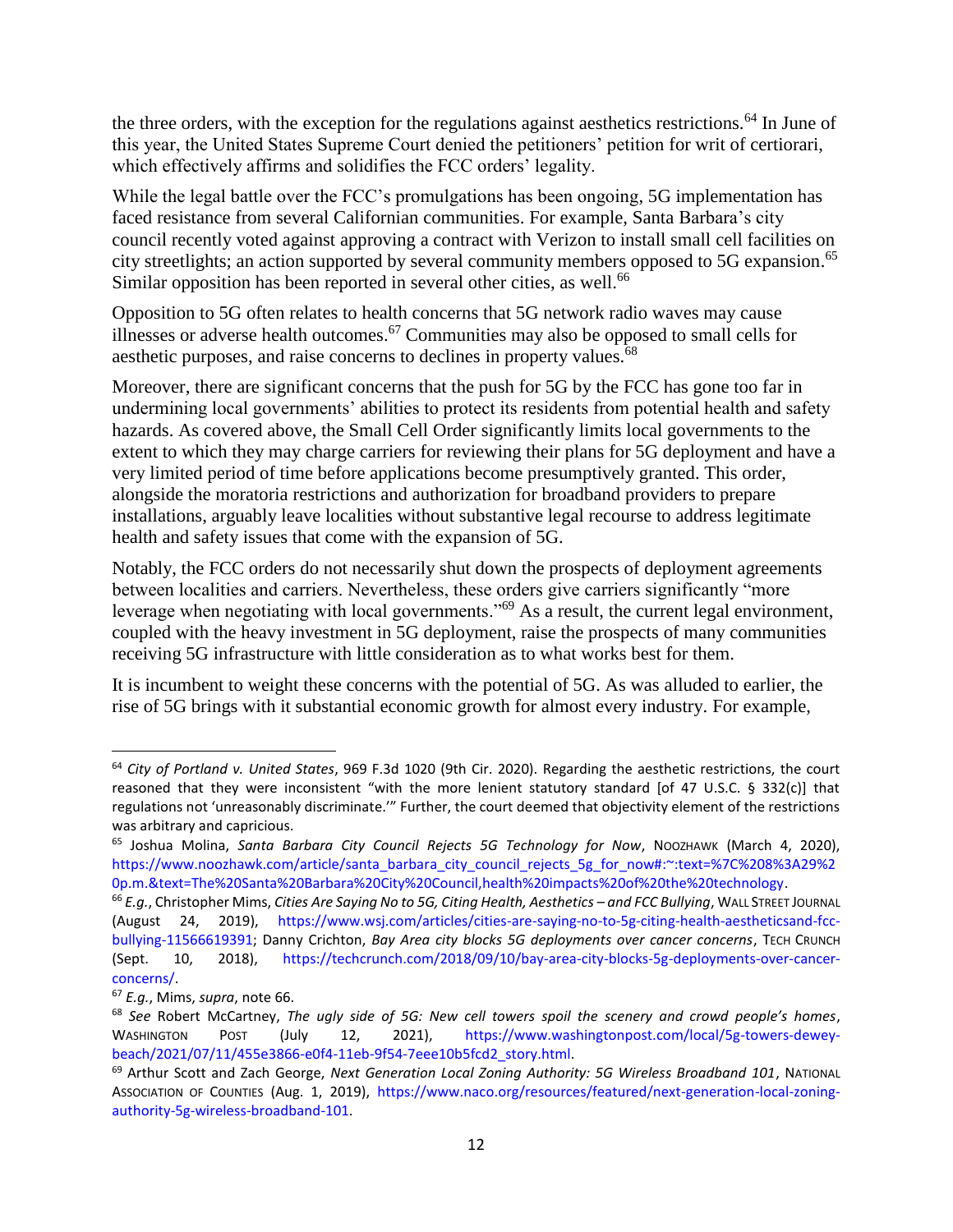below is a chart that details estimated growth in labor income and jobs impact by 5G implementation over the next 4 years: $70$ 

![](_page_12_Figure_1.jpeg)

Further, if it is determined that the deployment of 5G networks are a worthy cause, then there are several opportunities to direct 5G expansion toward other objectives, such as:

- *Workforce shortages and Education*  California's workforce and general population is rapidly aging,<sup>71</sup> and workforces in specific industries, e.g., manufacturing and utilities, are aging at a faster rate than others.<sup>72</sup> With 5G technology, these industries may be able to increase efficiencies to accommodate for rising retirements, but workforce gaps can still be expected to persist. To address workforce issues, it may be possible to couple incentives to 5G deployment alongside job training programs to create a modern workforce ready to meet the needs of a 5G economy. However, such programs would ideally also incentivize cooperation with local governments and utility companies in a manner consistent with FCC regulations.
- *Healthcare costs* As detailed earlier, 5G-powered technologies have great potential for the healthcare industry. 5G applications and devices give healthcare providers the opportunities to reduce costs, increase efficiencies, enhance quality of care, and even improve workplace safety. However, such technologies will require lengthy FDA approvals and must be carefully tailored to comply with HIPAA. There may be an opportunity to incentivize speeding up the development and authorization of such

l

<sup>70</sup> Wang, *supra*, note 16 at 24.

 $71$  "Over the next two decades, California's over-65 population will nearly double, clearly indicating an increased demand for health and support services." Laural Beck and Hans Johnson, *Planning for California's Growing Senior Population*, PUBLIC POLICY INSTITUTE OF CALIFORNIA (August 2015), [https://www.ppic.org/publication/planning-for](https://www.ppic.org/publication/planning-for-californias-growing-senior-population/)[californias-growing-senior-population/.](https://www.ppic.org/publication/planning-for-californias-growing-senior-population/)

<sup>72</sup> Wang, *supra*, note 16 at 29, 57.